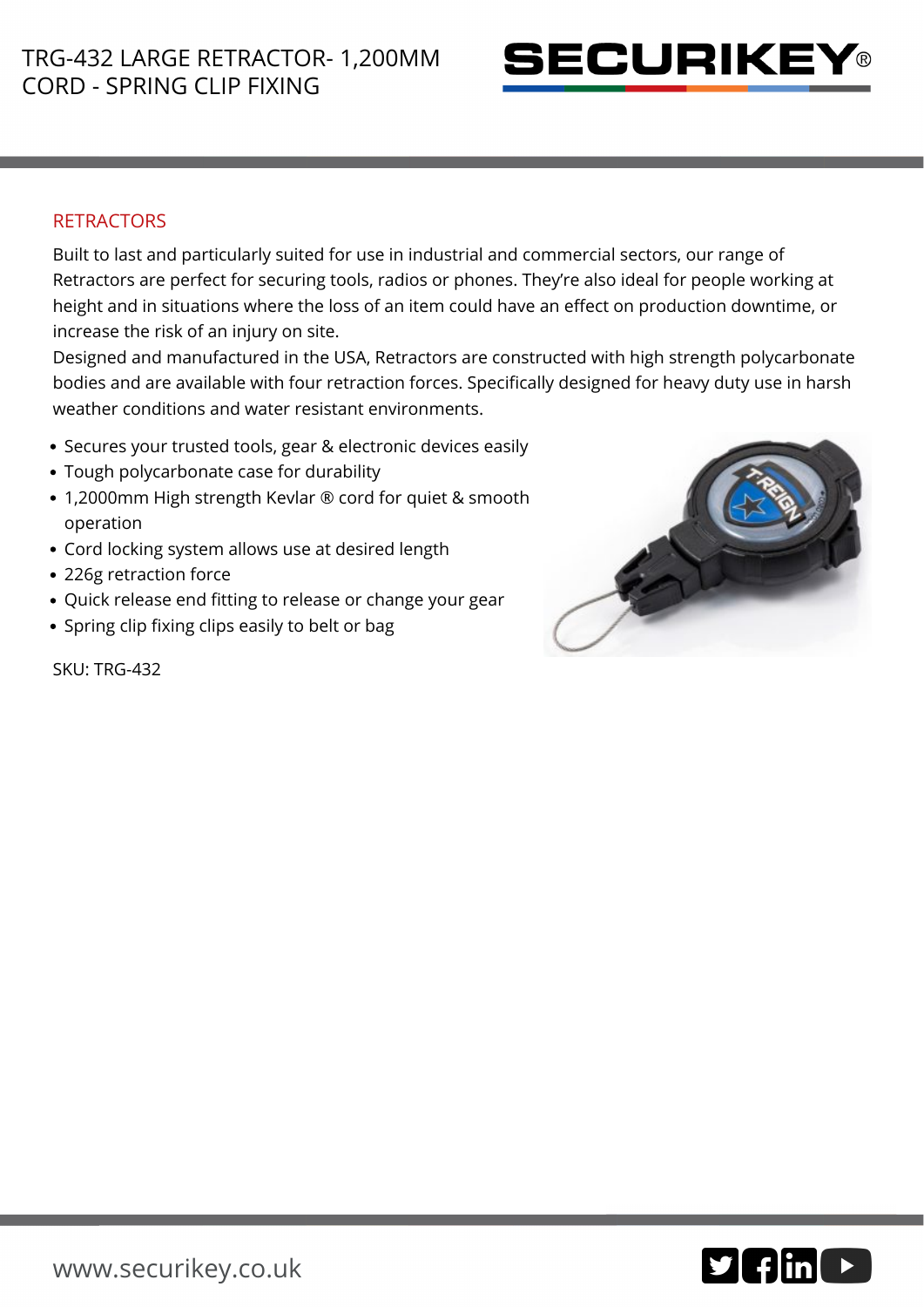

## ADDITIONAL INFORMATION

| Weight                     | $0.079$ kg                    |
|----------------------------|-------------------------------|
| <b>Dimensions</b>          | 178 (H) x 127 (W) x 25 (D) mm |
| <b>Cord Length</b>         | 1,200mm                       |
| <b>Fixing Method</b>       | <b>Belt Clip</b>              |
| <b>Max. Weight Carried</b> | 226g                          |

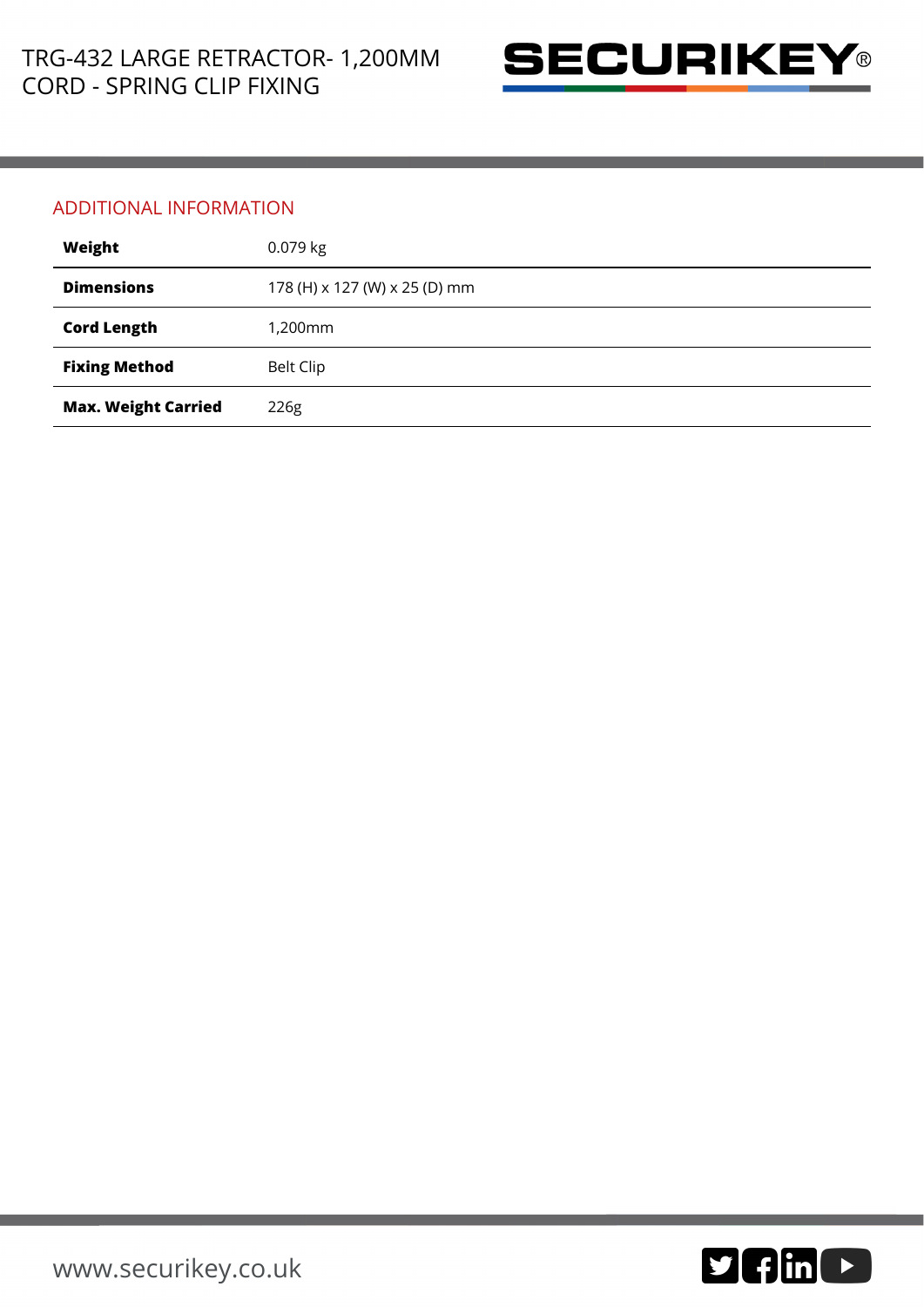

## TRG-432 LARGE RETRACTOR- 1,200MM CORD - SPRING CLIP FIXING IMAGES





TRG-432 Gear Tether With Spring Clip Professional Security Installer Product Test Star